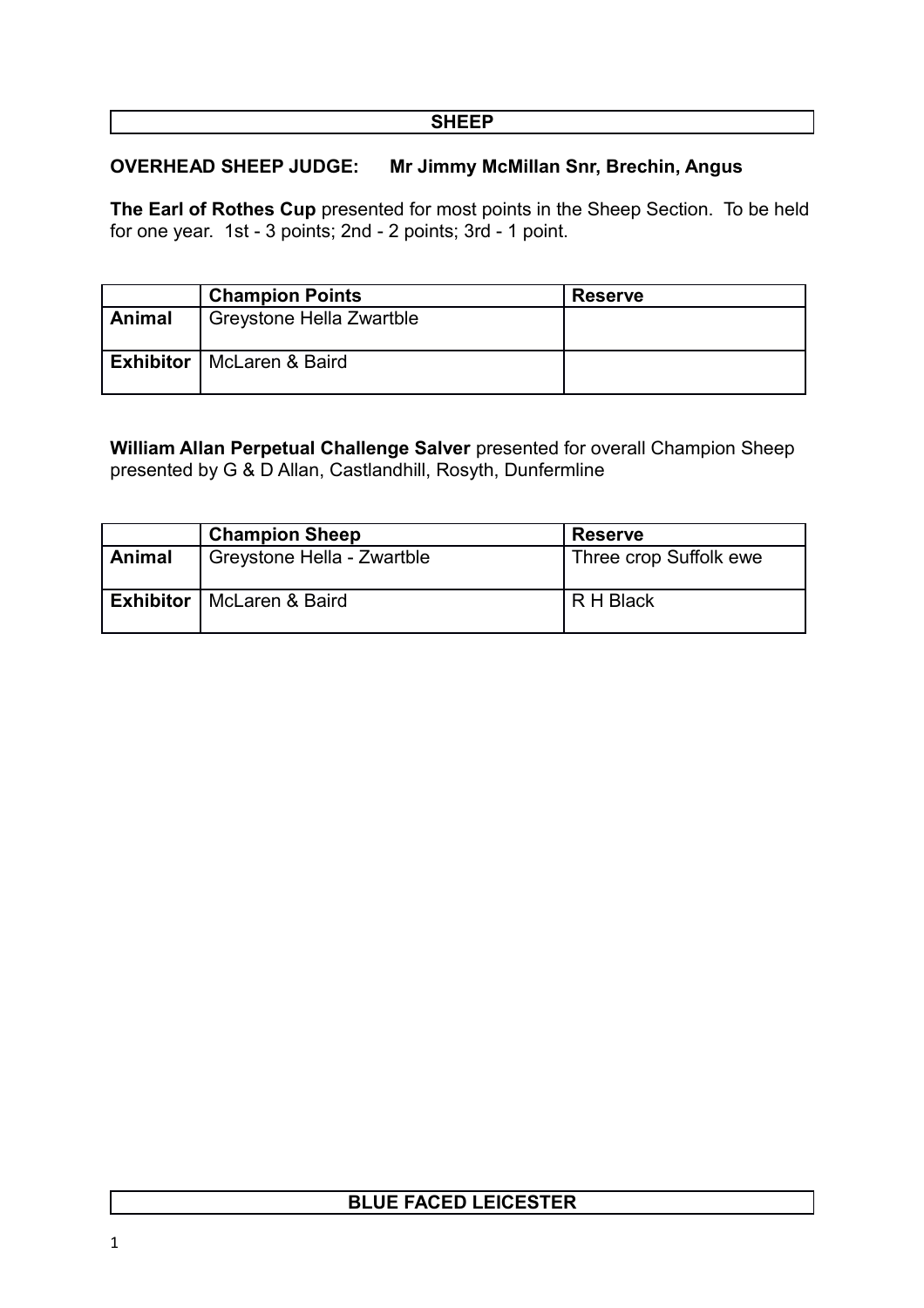#### **Judge Mr Alan MacArthur, Balfron Station, Glasgow**

**Robertson Cup** presented by the late W.B. Robertson, Colton, Dunfermline to be held for a year by the Exhibitor of the Most Meritorious Exhibit in any of the Blue Faced Leicester sections for sheep.

|        | <b>Most meritorious exhibit</b>   | <b>Reserve</b> |
|--------|-----------------------------------|----------------|
| Animal | Ewe lamb                          | Ram            |
|        | <b>Exhibitor</b>   Katreen Malone | Katreen Malone |

**Blue faced Leicester Sheep Breeders Association** kindly offers a Special Rosette for the Overall Champion.

|        | <b>Champion</b>                   | <b>Reserve</b> |
|--------|-----------------------------------|----------------|
| Animal | Ewe lamb                          | Ram            |
|        | <b>Exhibitor</b>   Katreen Malone | Katreen Malone |

**Central & West Fife Agricultural Society** will award a rosette to the Best Animal bred by Exhibitor

|        | <b>Best bred by Exhibitor</b>     | <b>Reserve</b> |
|--------|-----------------------------------|----------------|
| Animal | Ewe lamb                          | Ram            |
|        | <b>Exhibitor</b>   Katreen Malone | Katreen Malone |

#### **110** Ram

| 1 <sup>st</sup> Katreen Malone | 2 <sup>nd</sup> Katreen Malone | ord |
|--------------------------------|--------------------------------|-----|
|                                |                                |     |

#### **111** Ram Lamb

| 1st Katreen<br>Malone | 2n <sub>d</sub><br>- | Oro |
|-----------------------|----------------------|-----|
|                       |                      |     |

#### **112** Ewe (must be nursing or have nursed a lamb this year)

| 1 <sup>st</sup> Katreen Malone | 2n <sub>d</sub><br>- | ord<br>ъ. |
|--------------------------------|----------------------|-----------|

**113** Gimmer No entries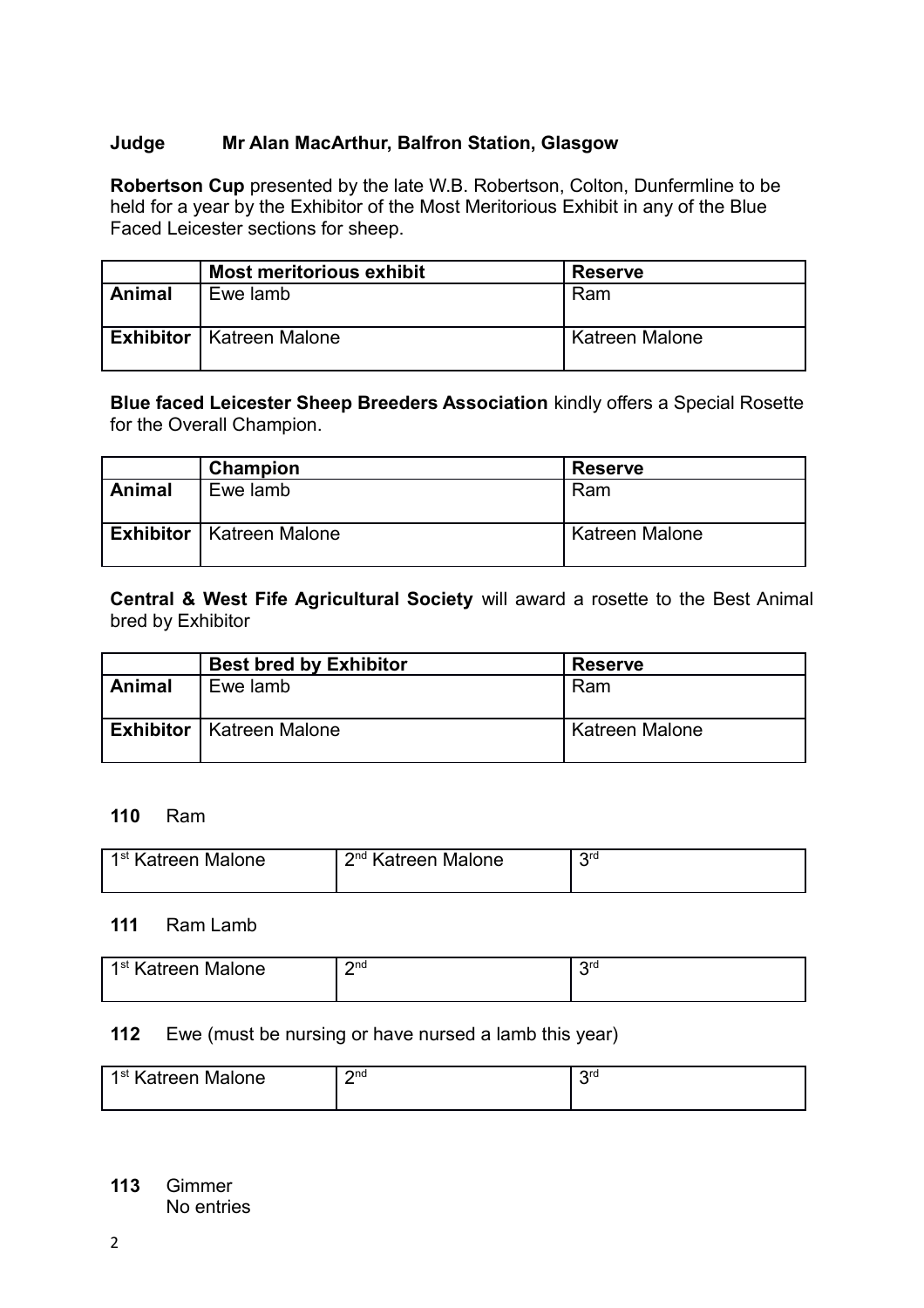#### **114** Ewe Lamb

| 1 <sup>st</sup> Katreen Malone | 2 <sup>nd</sup> Katreen Malone | ord |
|--------------------------------|--------------------------------|-----|
|                                |                                |     |

# **115** Pen of Three (one male and two females), bred by Exhibitor

| 1st<br>Ma<br>∖atreen<br>alone | $\mathsf{C}$ nd<br>- | orc |
|-------------------------------|----------------------|-----|
|                               |                      |     |

|       | <b>SUFFOLK</b>          |
|-------|-------------------------|
| Judge | Mr Alex Moir, Edinburgh |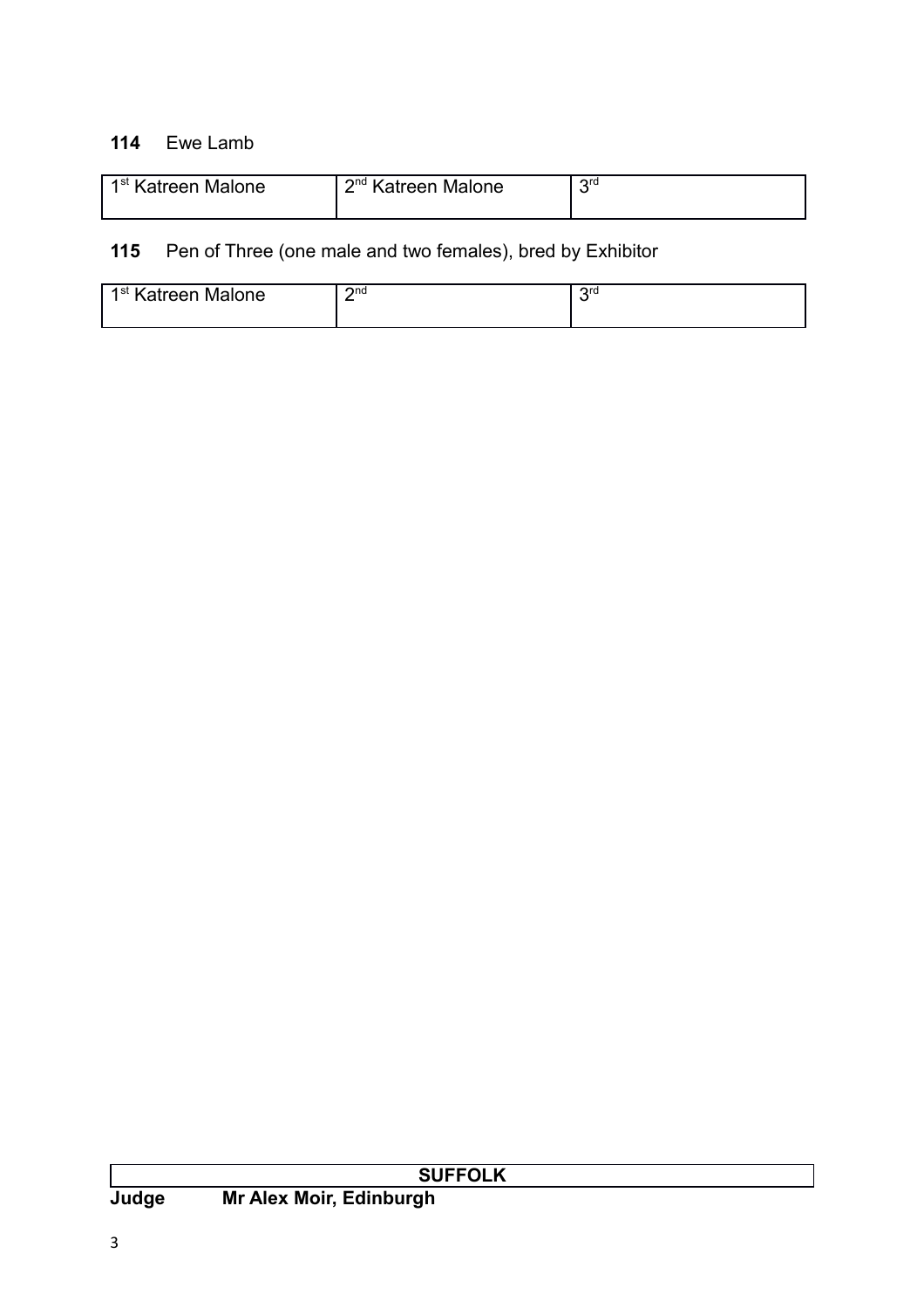**The Hugh Elder & Son Ltd Trophy** presented for the most meritorious Exhibit in the Suffolk sections. Perpetual Trophy for Annual Competition.

|        | <b>Most meritorious exhibit</b>    | <b>Reserve</b>     |
|--------|------------------------------------|--------------------|
| Animal | Ewe                                | Gimmer             |
|        | <b>Exhibitor</b> $\vert$ R H Clark | <b>Andrew Barr</b> |

**The Chapman & Frearson Quaich** presented for the best opposite sex to Champion.

|        | Best opposite sex to Champion  | <b>Reserve</b> |
|--------|--------------------------------|----------------|
| Animal | Tup lamb                       |                |
|        | <b>Exhibitor</b>   Andrew Barr |                |

**The Russell Cup** to be awarded in the Suffolk Sheep section for the Best Pen of three sheep of the Suffolk breed; one male and two females, bred by Exhibitor. Donors Sir David Russell LLD and David FO Russell MC. Perpetual Trophy for Annual Competition.

| Best pen of three              | <b>Reserve</b> |
|--------------------------------|----------------|
| <b>Exhibitor</b>   Andrew Barr |                |

#### **Suffolk Sheep Society** kindly offers a Special Rosette for the Best Exhibit

|        | <b>Best Suffolk</b>                | <b>Reserve</b> |
|--------|------------------------------------|----------------|
| Animal | Ewe                                |                |
|        | <b>Exhibitor</b> $\vert$ R H Black |                |

**Central & West Fife Agricultural Society** will award a rosette to the Best Animal bred by Exhibitor

|               | <b>Best bred by Exhibitor</b>      | <b>Reserve</b> |
|---------------|------------------------------------|----------------|
| <b>Animal</b> | Ewe                                |                |
|               |                                    |                |
|               | <b>Exhibitor</b> $\vert$ R H Black |                |
|               |                                    |                |

#### **119** Senior Ram

310 Andrew Barr (not presented)

| $\mathsf{on}$<br>. . |  |
|----------------------|--|
|----------------------|--|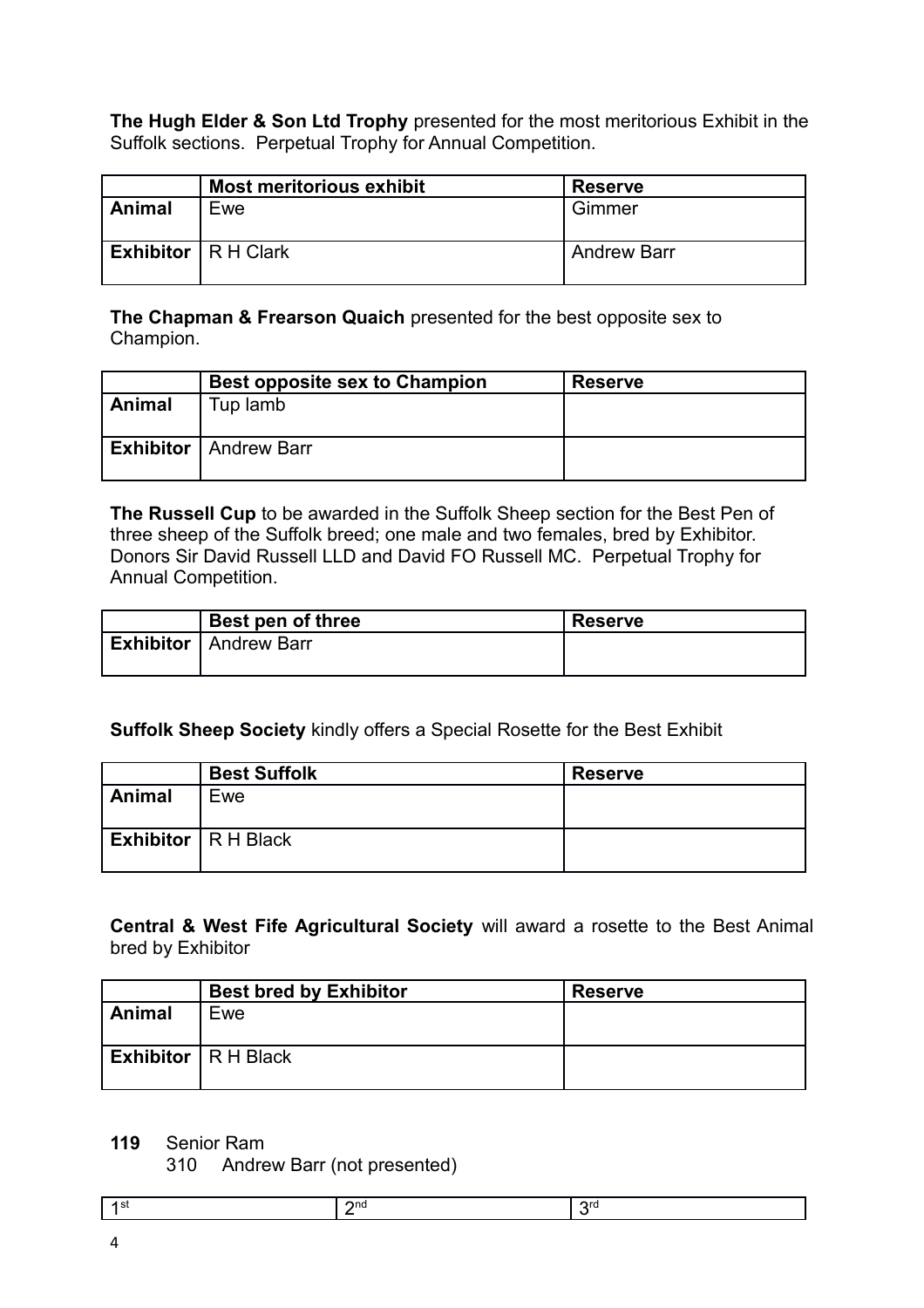#### **120** Ram lamb

311 Andrew Barr

| 1 <sup>st</sup> Andrew Barr | วnd<br>- | orc |
|-----------------------------|----------|-----|
|                             |          |     |

#### **121** Ewe (must have nursed her lamb this year)

- 201 R H Black
	- 312 Andrew Barr

| ⊿ et<br>$\overline{\phantom{a}}$<br>ласк<br>י בו יינ<br>-<br>_ ._. _ | $\mathsf{\Omega}^{\mathsf{nd}}$<br>- | ord |
|----------------------------------------------------------------------|--------------------------------------|-----|
|                                                                      |                                      |     |

**122** Gimmer

202 R H Black

313 Andrew Barr

| Anh<br>.st | Andrew Barr | ່ <b>o</b> nd ∟<br>'lack<br>- | ∩r∩ |
|------------|-------------|-------------------------------|-----|
|            |             |                               |     |

**123** Ewe lamb 314 Andrew Barr

314a Andrew Barr

| , 1 <sup>st</sup> Andrew Barr | 1 2 <sup>nd</sup> Andrew Barr | ord |
|-------------------------------|-------------------------------|-----|
|                               |                               |     |

**124** Pair of ewe lambs 315 Andrew Barr

| 2n <sub>d</sub> | orc |
|-----------------|-----|
|                 |     |

- **125** Pair of untrimmed lambs of either sex or one of each (not to have been shown in any other class) bred by Exhibitor No entries
- **126** Pen of three (one male and two females) bred by Exhibitor 317 Andrew Barr

| An' | Barr<br>.<br>Andrew<br>ວເ | $\mathsf{C}$ nd | $\Omega$ rd |
|-----|---------------------------|-----------------|-------------|
|     |                           |                 |             |

#### **TEXEL**

**Judge Mr Iain Struthers, Lanark** 

**TSB Scotland Challenge Trophy** for best Texel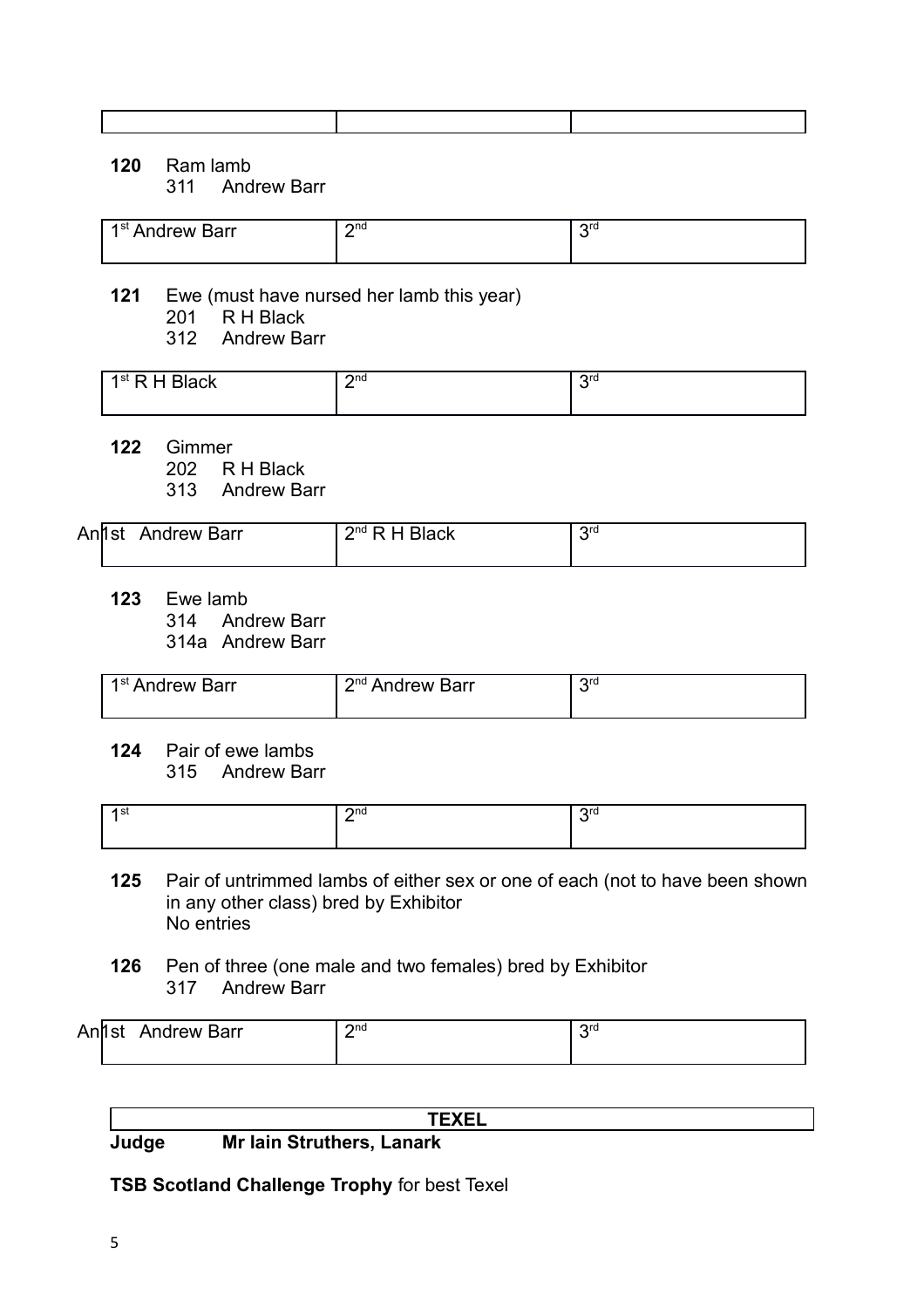|        | <b>Best Texel</b>              | <b>Reserve</b>  |
|--------|--------------------------------|-----------------|
| Animal | Ewe lamb                       | Ewe             |
|        | <b>Exhibitor</b>   Kim Stretch | A A B & C Allan |

**Central & West Fife Agricultural Society** will award a rosette to the Best Animal bred by Exhibitor

**The Lindifferon Trophy** will be presented to the Best Texel Bred by Exhibitor.

|        | <b>Best Texel bred by Exhibitor</b> | <b>Reserve</b> |
|--------|-------------------------------------|----------------|
| Animal | Ewe lamb                            | Ewe            |
|        | <b>Exhibitor</b>   Kim Stretch      | AAB & C Allan  |

**The Texel Sheep Society Ltd** kindly offers a special rosette for the Champion and Reserve Champion.

|        | <b>Champion Texel</b>          | <b>Reserve</b> |
|--------|--------------------------------|----------------|
| Animal | Ewe lamb                       | Ewe            |
|        | <b>Exhibitor</b>   Kim Stretch | AAB & C Allan  |

- **127** Senior Ram 203 Duncan MacNiven (not forward)
- **128** Shearling Ram 204 Duncan MacNiven (not forward)
- **129** Tup lamb 205 A A B & C Allan 206 A A B & C Allan 207 Duncan MacNiven

| P & C Allan<br>1st<br>AAB | $2n$ d<br>- | Oro |
|---------------------------|-------------|-----|
|---------------------------|-------------|-----|

- **130** Ewe (must have nursed a lamb this year) 208 AAB&C Allan
	- 209 Kim Stretch
- $1<sup>st</sup> A A B & C$  Allan 2 2<sup>nd</sup> Kim Stretch  $3<sup>rd</sup>$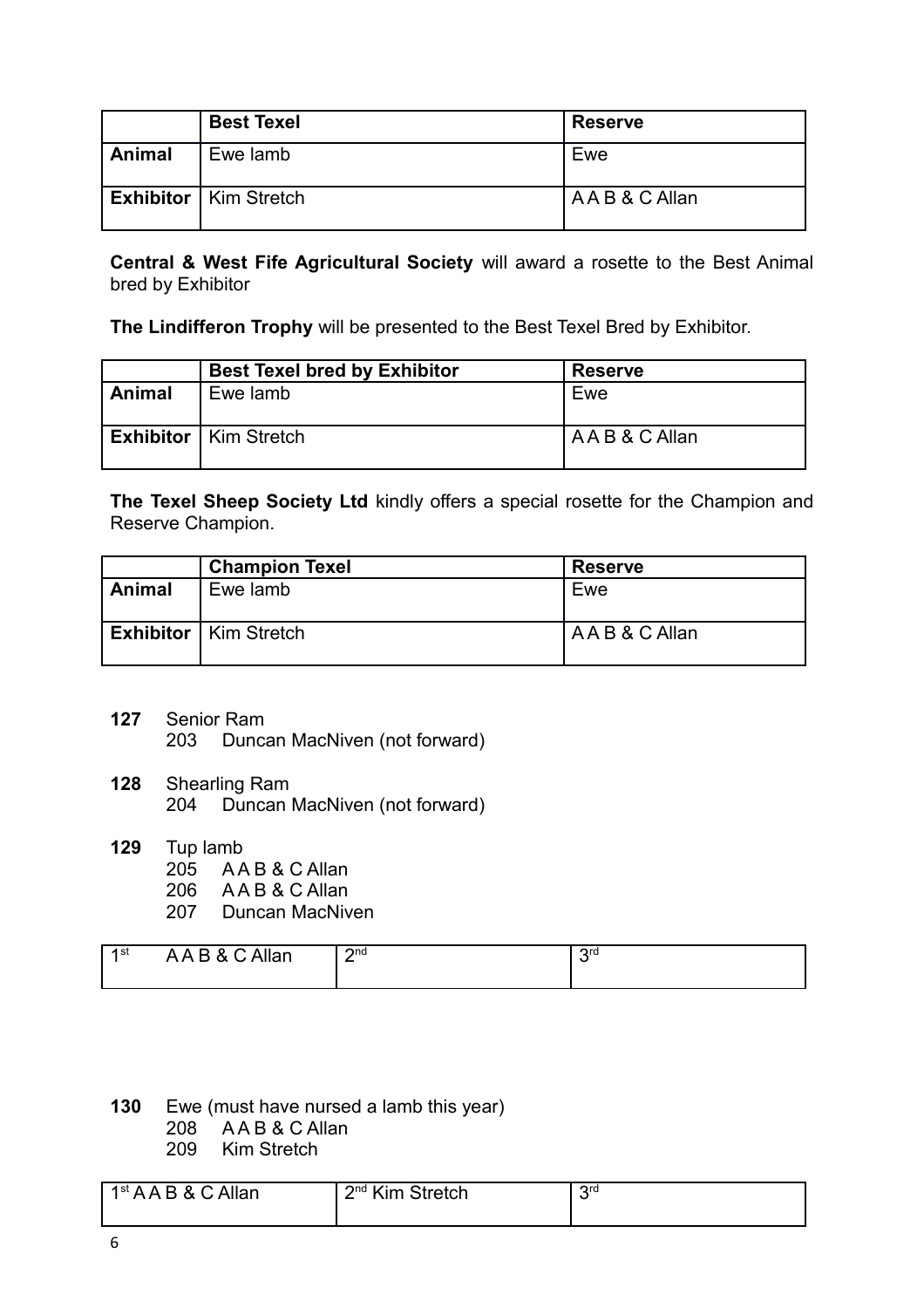# **131** Gimmer

- 210 Duncan MacNiven (not forward)
- 211 Duncan MacNiven

| $\sim$<br>$\cdot$ | $\mathbf{\Omega}$ | ጣር |
|-------------------|-------------------|----|
|                   | -                 |    |
|                   |                   |    |
|                   |                   |    |

- **132** Ewe lam
	- 212 A A B & C Allan
	- 213 Kim Stretch<br>214 Kim Stretch
	- Kim Stretch

| 1 <sup>st</sup> Kim Stretch | $2nd$ AAB & C Allan | <b>Qrd</b><br><b>Kim Stretch</b> |
|-----------------------------|---------------------|----------------------------------|
|                             |                     |                                  |

### **133** Pen of three (one male & two females), bred by Exhibitor 215  $AAB & C$  Allan

| <b>B&amp;CAllan</b> | $2n$ d   | 2rd |
|---------------------|----------|-----|
| 1 <sup>st</sup> AA  | <u>_</u> |     |
|                     |          |     |

| <b>ZWARTBLES</b> |                                       |  |
|------------------|---------------------------------------|--|
| Judge            | Mr Stuart Craig, Kelso, Roxburghshire |  |

|        | <b>Champion</b> | $\Box$<br><b>Reserve</b> |
|--------|-----------------|--------------------------|
| ∖nimal | _<br>cwe        | ımmer<br>-               |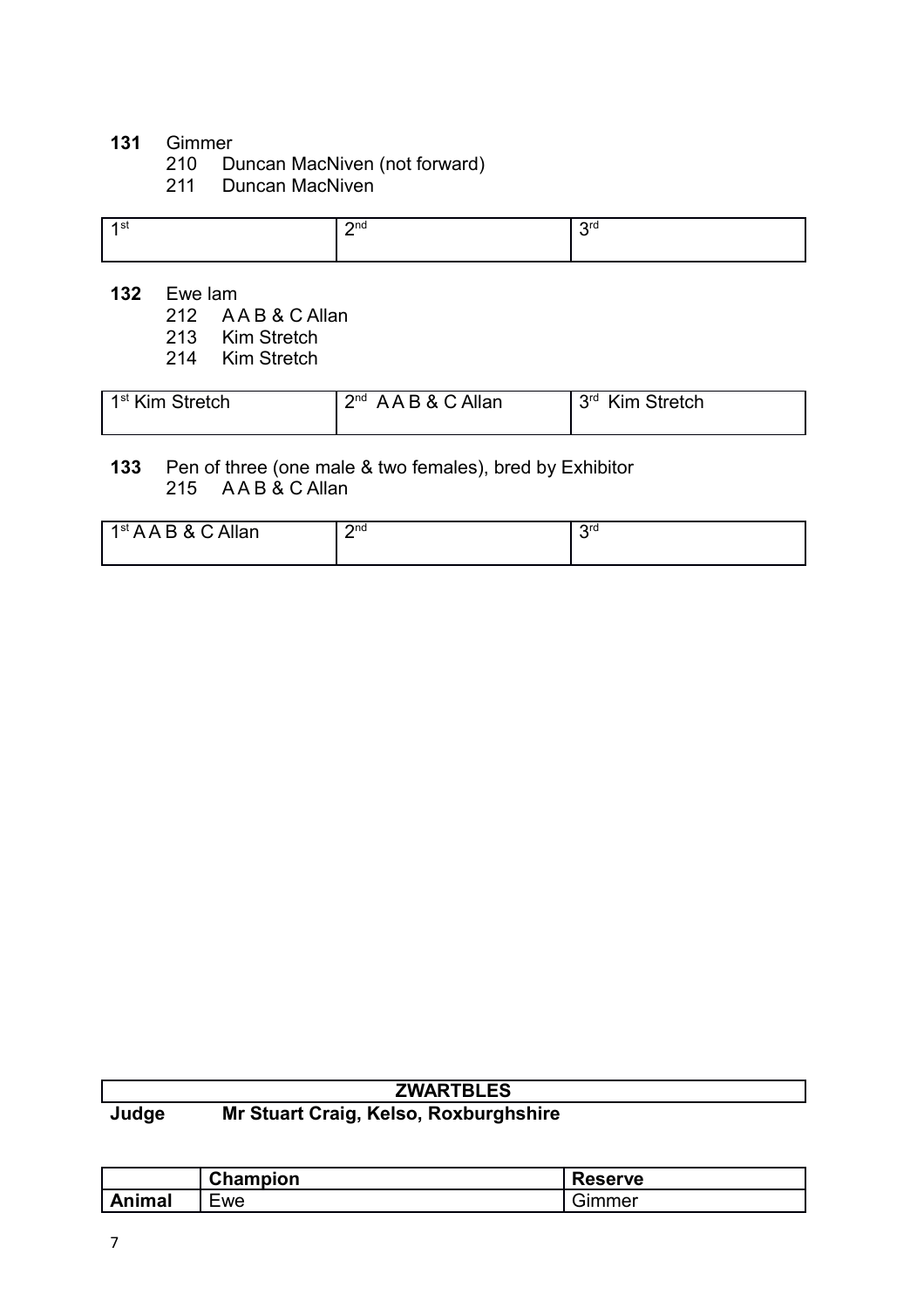| Exhibitor   McLaren & Baird | McLaren & Baird |
|-----------------------------|-----------------|

**Central & West Fife Agricultural Society** will award a rosette to the Best Animal bred by Exhibitor

|        | <b>Best bred by Exhibitor</b>      | <b>Reserve</b>  |
|--------|------------------------------------|-----------------|
| Animal | Ewe                                | Gimmer          |
|        | <b>Exhibitor</b>   McLaren & Baird | McLaren & Baird |

- **134** Senior Ram
	- 216 A & C Brandi (not forward)
	- 217 McLaren & Baird

| 1 <sup>st</sup> McLaren & Baird | $\mathsf{C}$ nd<br>- | Ord |
|---------------------------------|----------------------|-----|
|                                 |                      |     |

- **135** Shearling Ram No entries
- **136** Tup lamb
	- 218 Charlotte Paterson Kronk
	- 219 Peter Walton
	- 220 McLaren & Baird

| 1 <sup>st</sup> McLaren & Baird | $\mathsf{C}$ nd | Peter Walton | 3 <sup>rd</sup> Charlotte Paterson |
|---------------------------------|-----------------|--------------|------------------------------------|
|---------------------------------|-----------------|--------------|------------------------------------|

- **137** Ewe (must have nursed a lamb this year)
	- 221 Charlotte Paterson<br>222 Peter Walton
	- Peter Walton
	- 223 Peter Walton
	- 224 McLaren & Baird

| 1st | McLaren & Baird | 2 <sup>nd</sup> Peter Walton | 3 <sup>rd</sup> Peter Walton |
|-----|-----------------|------------------------------|------------------------------|
|     |                 |                              |                              |

#### **138** Gimmer

- 225 Charlotte Paterson Jinx
- 226 Peter Walton
- 227 Peter Walton
- 228 A & C Brandi
- 229 McLaren & Baird

| 3aird<br>.<br>างเ<br>IVI <sup>.</sup><br>r | onc<br>alton<br>.<br>. | ord<br>alton<br>. . |
|--------------------------------------------|------------------------|---------------------|
|--------------------------------------------|------------------------|---------------------|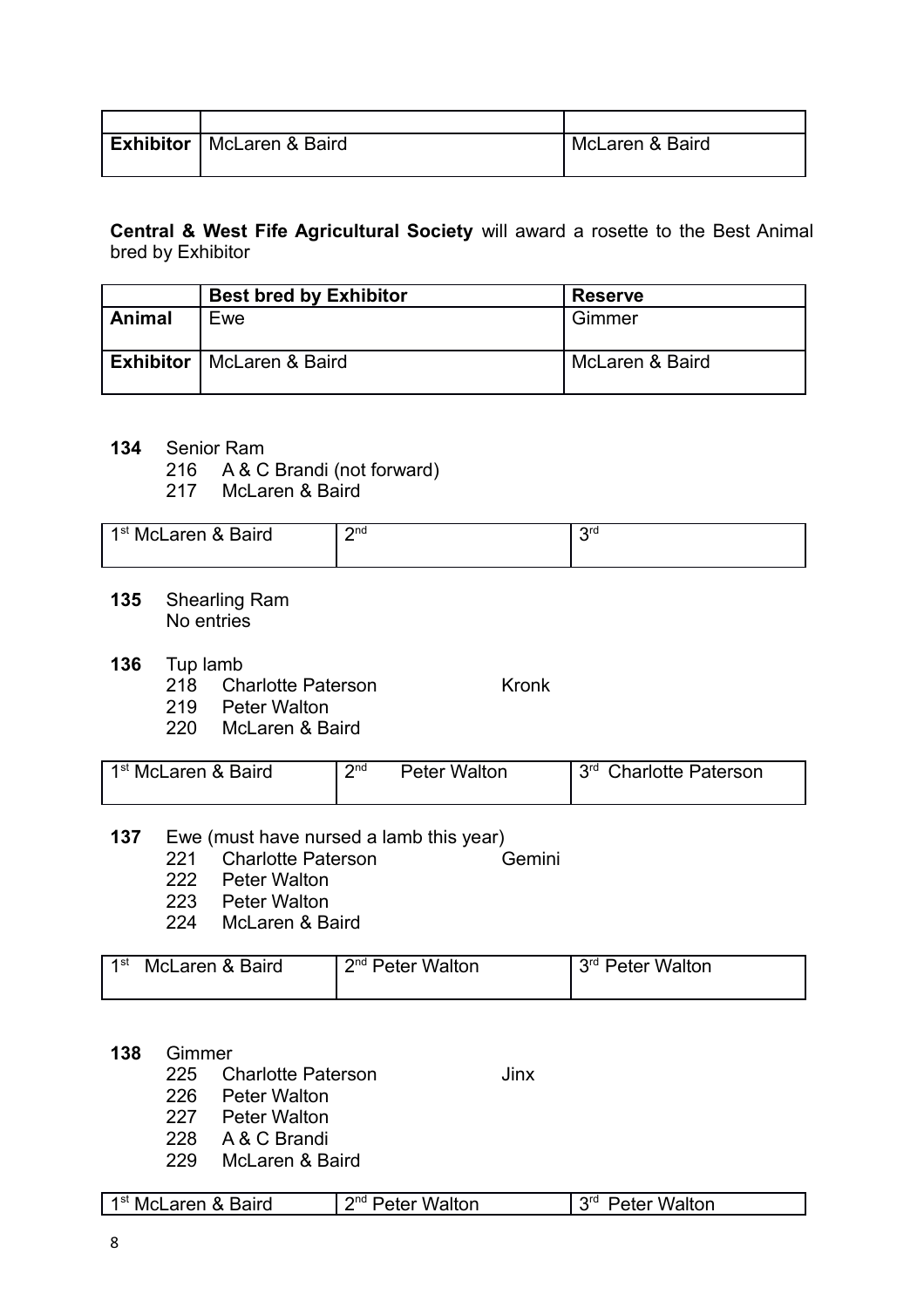- **139** Ewe lamb
	- 230 Peter Walton
	- 231 McLaren & Baird

| l 1 <sup>st</sup> McLaren & Baird | 2 <sup>nd</sup> McLaren & Baird | <b>Qrd</b><br>McLaren & Baird |
|-----------------------------------|---------------------------------|-------------------------------|
|                                   |                                 |                               |

#### **140** Pen of three (one male & two females), bred by Exhibitor

- 232 Peter Walton
- 233 McLaren & Baird

| 1 <sup>st</sup> McLaren & Baird | $2nd$ McLaren & Baird | ord |
|---------------------------------|-----------------------|-----|
|                                 |                       |     |

### **SHETLANDS Judge Mr David Wilson, Newmains, Wishaw**

**The Rench Cup** kindly donated by T A Findlay for the Overall Champion Shetland

|        | <b>Champion Overall (white/coloured)</b> |
|--------|------------------------------------------|
| Animal | Coloured Shearling Ram                   |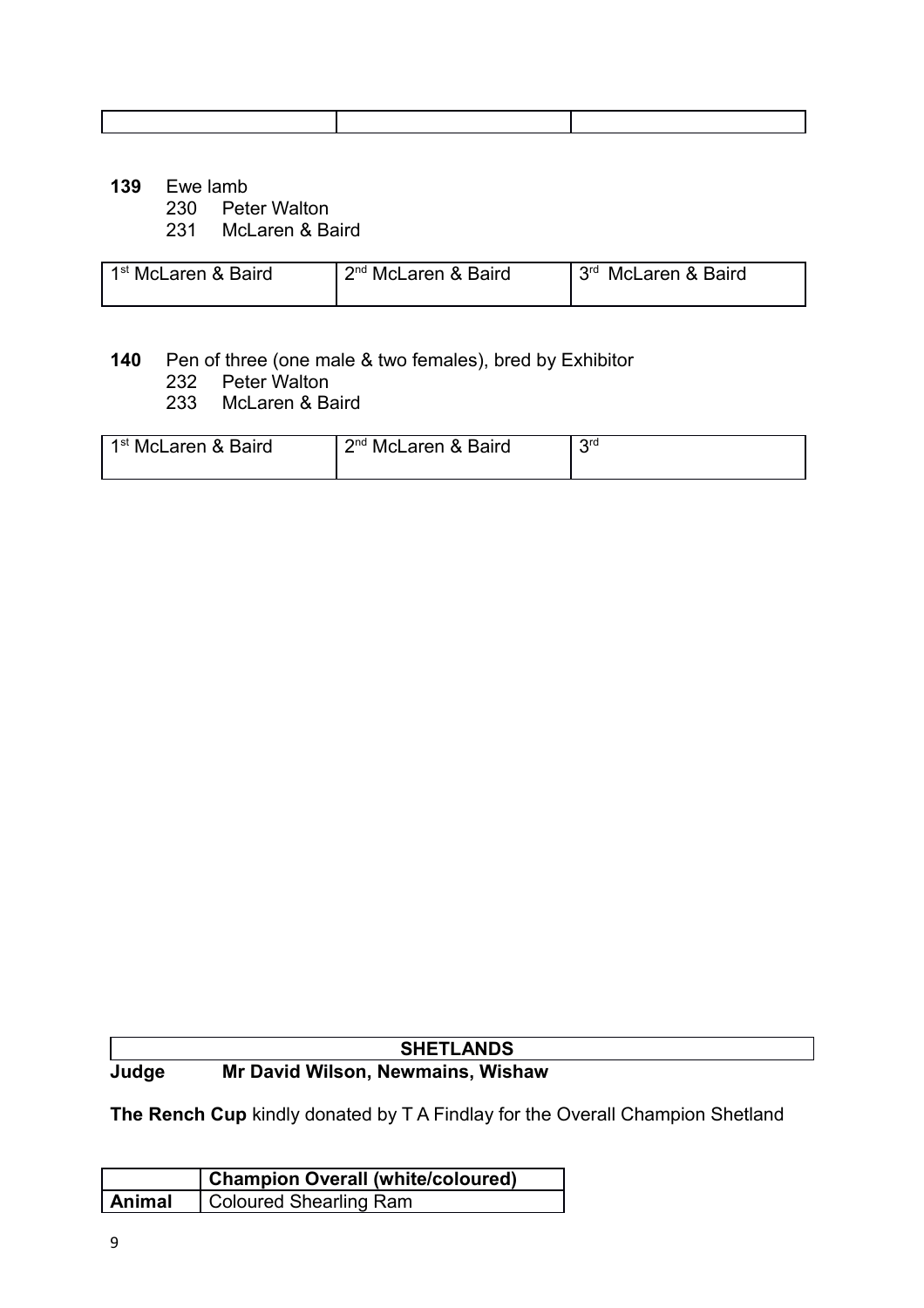| Drum Angus               |
|--------------------------|
| Exhibitor   Rena Douglas |

T**he Fieldview trophy** kindly donated by J & D Brunton for the Best Opposite Colour to the Champion

|        | <b>Best opposite colour to Champion</b> |
|--------|-----------------------------------------|
| Animal | Annanvale Camelia                       |
|        | <b>Exhibitor</b>   David Alcorn         |

**Central & West Fife Agricultural Society** will award a rosette to the Best Animal bred by Exhibitor

|                  | <b>Best bred by Exhibitor</b> | <b>Reserve</b> |
|------------------|-------------------------------|----------------|
| <b>Animal</b>    |                               |                |
| <b>Exhibitor</b> |                               |                |

#### **Whites**

**141** Ram

- 234 Kate Sharp & Alan Hill
- 235 David Alcorn **Annanvale Devilish**

| 1 <sup>st</sup> Kate Sharp & Alan Hill | $\vert$ 2 <sup>nd</sup> David Alcorn | ord |
|----------------------------------------|--------------------------------------|-----|
|----------------------------------------|--------------------------------------|-----|

- **142** Shearling Ram
	- 236 F & A Hipwell<br>237 Rena Douglas
	- Rena Douglas

| 1 <sup>st</sup> Rena Douglas | $2^{nd}$ F & A Hipwell | <b>Qrd</b> |
|------------------------------|------------------------|------------|
|                              |                        |            |

#### **143** Ram Lamb

- 238 F & A Hipwell
- 239 David Alcorn
- 240 Kate Sharp & Alan Hill
- 319 Rena Douglas

| 1 <sup>st</sup> David Alcorn | $2^{nd}$ Kate Sharp & Alan Hill $3^{rd}$ | Rena Douglas               |
|------------------------------|------------------------------------------|----------------------------|
| $4th$ F & A Hipwell          | 片                                        | $\mathsf{C}^{\mathsf{th}}$ |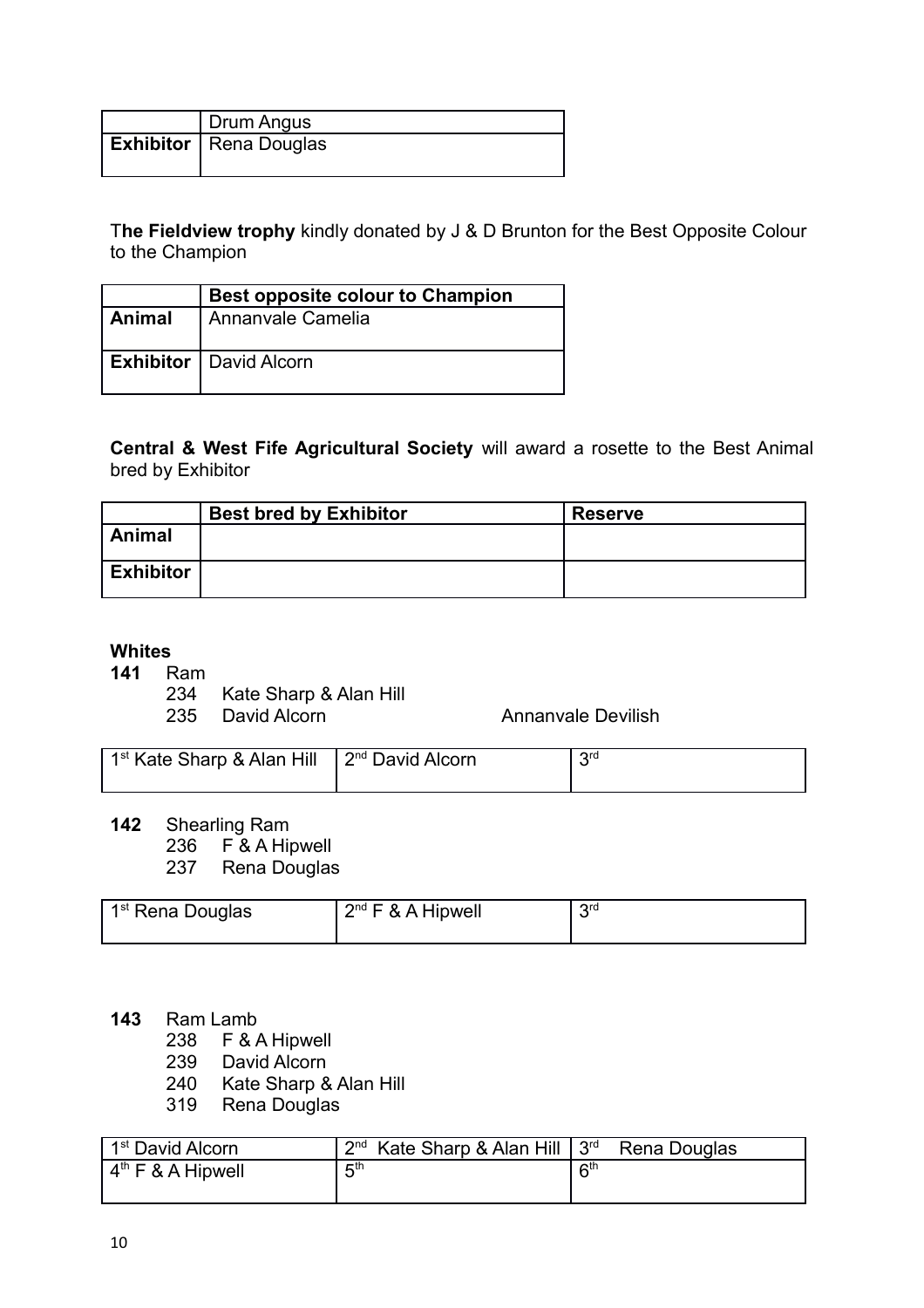- **144** Ewe (must have nursed a lamb this year)
	- 241 F & A Hipwell<br>242 David Alcorn
	- David Alcorn
	- 243 Kate Sharp & Alan Hill
	- 244 Kate Sharp & Alan Hill
	- 318 Rena Douglas

| 1 <sup>st</sup> David Alcorn | $2nd$ Rena Douglas | 3 <sup>rd</sup> Kate Sharp & Alan<br>Hill |
|------------------------------|--------------------|-------------------------------------------|
| $4th$ F & A Hipwell          | <b>д</b> th        | R <sup>th</sup>                           |

**145** Ewe lamb

245 F & A Hipwell

246 David Alcorn

| $1st$ F & A Hipwell     | $2nd$ David Alcorn | <b>2rd</b> |
|-------------------------|--------------------|------------|
| $\Lambda$ <sup>th</sup> | 片                  | $R^{th}$   |

- **146** Gimmer
	- 247 F & A Hipwell
	- 248 Kate Sharp & Alan Hill
	- 249 Kate Sharp & Alan Hill
	- 250 David Alcorn
	- 251 Rena Douglas
	- 252 Rena Douglas

| 1 <sup>st</sup> Kate Sharp & Alan Hill | $2nd$ F & A Hipwell | <b>PuC</b><br>Rena Douglas |
|----------------------------------------|---------------------|----------------------------|
| 4 <sup>th</sup> David Alcorn           | 5 <sup>th</sup>     | $R^{th}$                   |

- **147** Pen of three (one male & two females), bred by Exhibitor
	- 253 Kate Sharp & Alan Hill
	- 320 Rena Douglas

| 1 <sup>st</sup> Kate Sharp & Alan Hill | $\vert$ 2 <sup>nd</sup> Rena Douglas | 2rd             |
|----------------------------------------|--------------------------------------|-----------------|
| $\mathbf{\Lambda}^{\text{th}}$         | ら                                    | R <sup>th</sup> |

| <sup>t</sup> Champion Overall white | 2rve |
|-------------------------------------|------|
|                                     |      |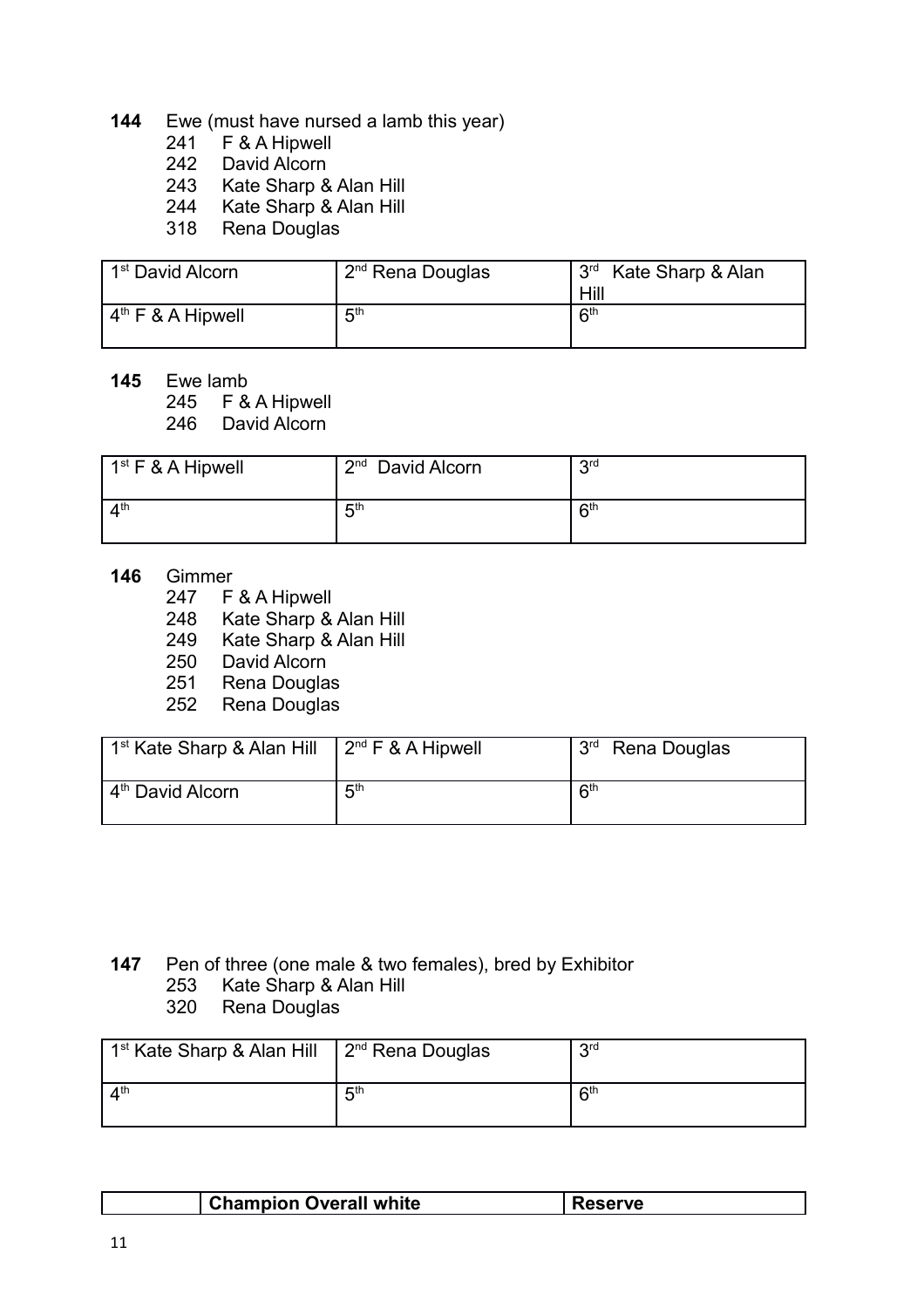| Animal | Annanvale Camelia               | <b>Ewanstone Jack Frost</b> |
|--------|---------------------------------|-----------------------------|
|        | <b>Exhibitor</b>   David Alcorn | Kate Sharp & Alan Hill      |

#### **Coloureds**

- **148** Ram
	- 254 Kate Sharp & Alan Hill

| 1 <sup>st</sup> Kate Sharp & Alan Hill | ∩ת∩<br>- | ord |
|----------------------------------------|----------|-----|
|----------------------------------------|----------|-----|

- **149** Shearling Ram
	- 255 Kate Sharp & Alan Hill
	- 256 Rena Douglas

| 1 <sup>st</sup> Rena Douglas | $2^{nd}$ Kate Sharp & Alan Hill | $\mid$ $3^{\text{rd}}$ |
|------------------------------|---------------------------------|------------------------|
|------------------------------|---------------------------------|------------------------|

- **150** Ram Lamb
	- 257 F & A Hipwell
	- 258 Kate Sharp & Alan Hill

- **151** Ewe, (must have nursed a lamb this year)
	- 259 F & A Hipwell
	- 260 F & A Hipwell
	- 261 Kate Sharp & Alan Hill
	- 262 Kate Sharp & Alan Hill
	- 321 Rena Douglas

| $\mid$ 1 <sup>st</sup> Kate Sharp & Alan Hill $\mid$ 2 <sup>nd</sup> Rena Douglas |  | $3^{rd}$ F & A Hipwell |
|-----------------------------------------------------------------------------------|--|------------------------|
|                                                                                   |  |                        |

- **152** Ewe Lamb
	- 263 F & A Hipwell

322 Rena Douglas

| $1st$ F & A Hipwell | $2nd$ Rena Douglas | <b>Qrd</b> |  |
|---------------------|--------------------|------------|--|
|---------------------|--------------------|------------|--|

- **153** Gimmer
	- 264 F & A Hipwell
	- 265 Kate Sharp & Alan Hill
	- 266 Kate Sharp & Alan Hill
	- 267 Rena Douglas

| $1st$ Kate Sharp & Alan Hill $\parallel 2nd$ Rena Douglas | 3rd Kate Sharp & Alan Hill |
|-----------------------------------------------------------|----------------------------|
|-----------------------------------------------------------|----------------------------|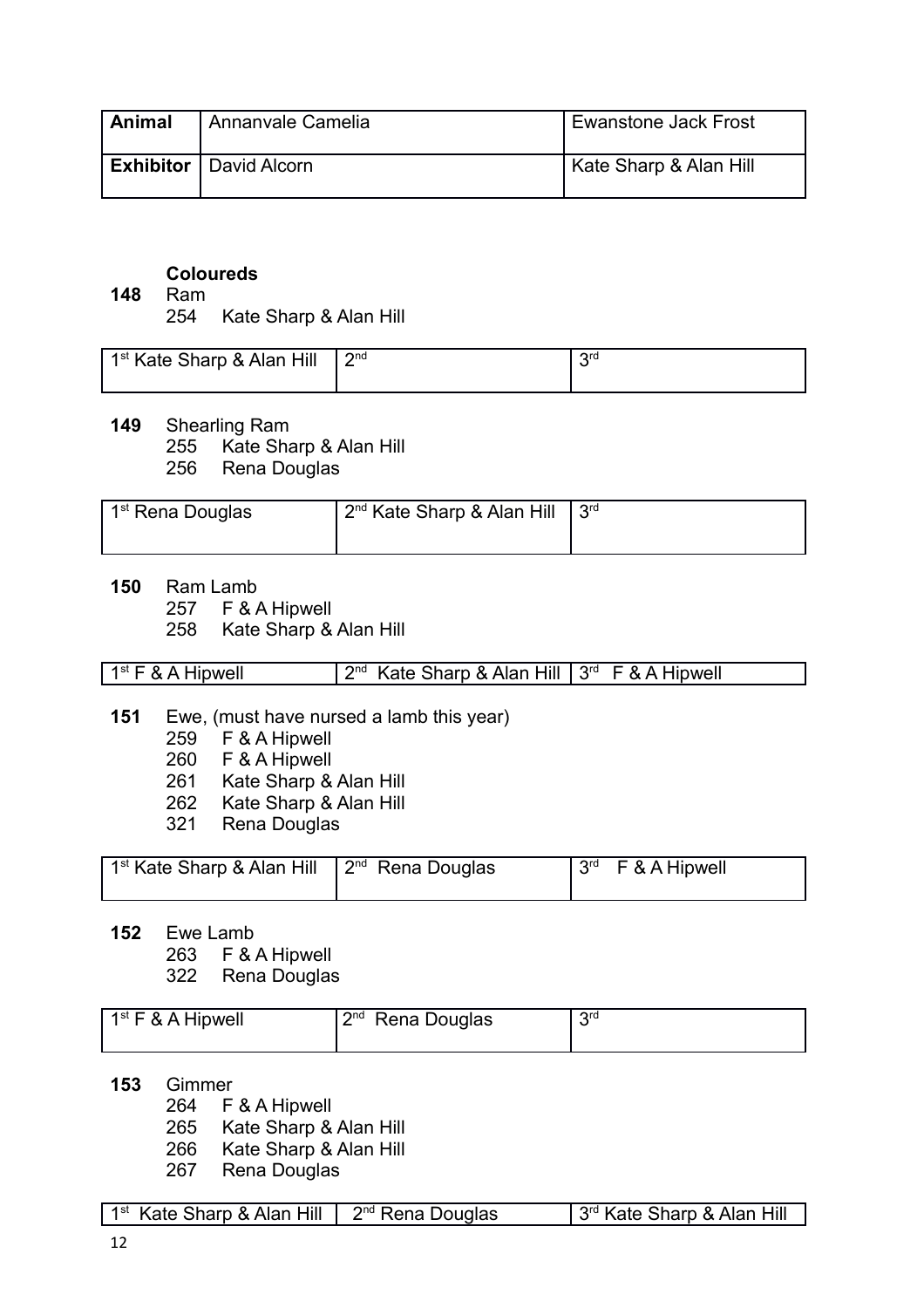| l <sup>4th</sup> Kate Sharp & Alan Hill | <b>д</b> <sup>th</sup> | cth |
|-----------------------------------------|------------------------|-----|
|                                         |                        |     |

#### **154** Pen of three (one male & two females), bred by Exhibitor

- 268 F & A Hipwell
- 269 Kate Sharp & Alan Hill<br>323 Rena Douglas
- Rena Douglas

| . 1 <sup>st</sup> Rena Douglas | $2^{nd}$ F & A Hipwell | 3 <sup>rd</sup><br>Kate Sharp & Alan |
|--------------------------------|------------------------|--------------------------------------|
|                                |                        | Hill                                 |
| $\mathbf{\Lambda}^{\text{th}}$ | 5 <sup>th</sup>        | 6 <sup>th</sup>                      |
|                                |                        |                                      |

|        | <b>Champion Overall coloured</b> | <b>Reserve</b>     |
|--------|----------------------------------|--------------------|
| Animal | Drum Angus                       | Oreo of Cockairney |
|        | <b>Exhibitor</b>   Rena Douglas  | F & A Hipwell      |

|       | <b>CROSS OR HALF-BRED</b>                   |  |
|-------|---------------------------------------------|--|
| Judge | Mr Iain Wilson, Laurencekirk, Aberdeenshire |  |

| <b>Champion</b> | <b>Reserve</b>               |
|-----------------|------------------------------|
|                 |                              |
|                 | <b>Exhibitor</b>   R H Black |

**Central & West Fife Agricultural Society** will award a rosette to the Best Animal bred by Exhibitor

| <b>Best animal bred by Exhibitor</b> | <b>Reserve</b> |
|--------------------------------------|----------------|
| <b>Exhibitor</b> $\vert$ R H Black   |                |

#### **155** Gimmer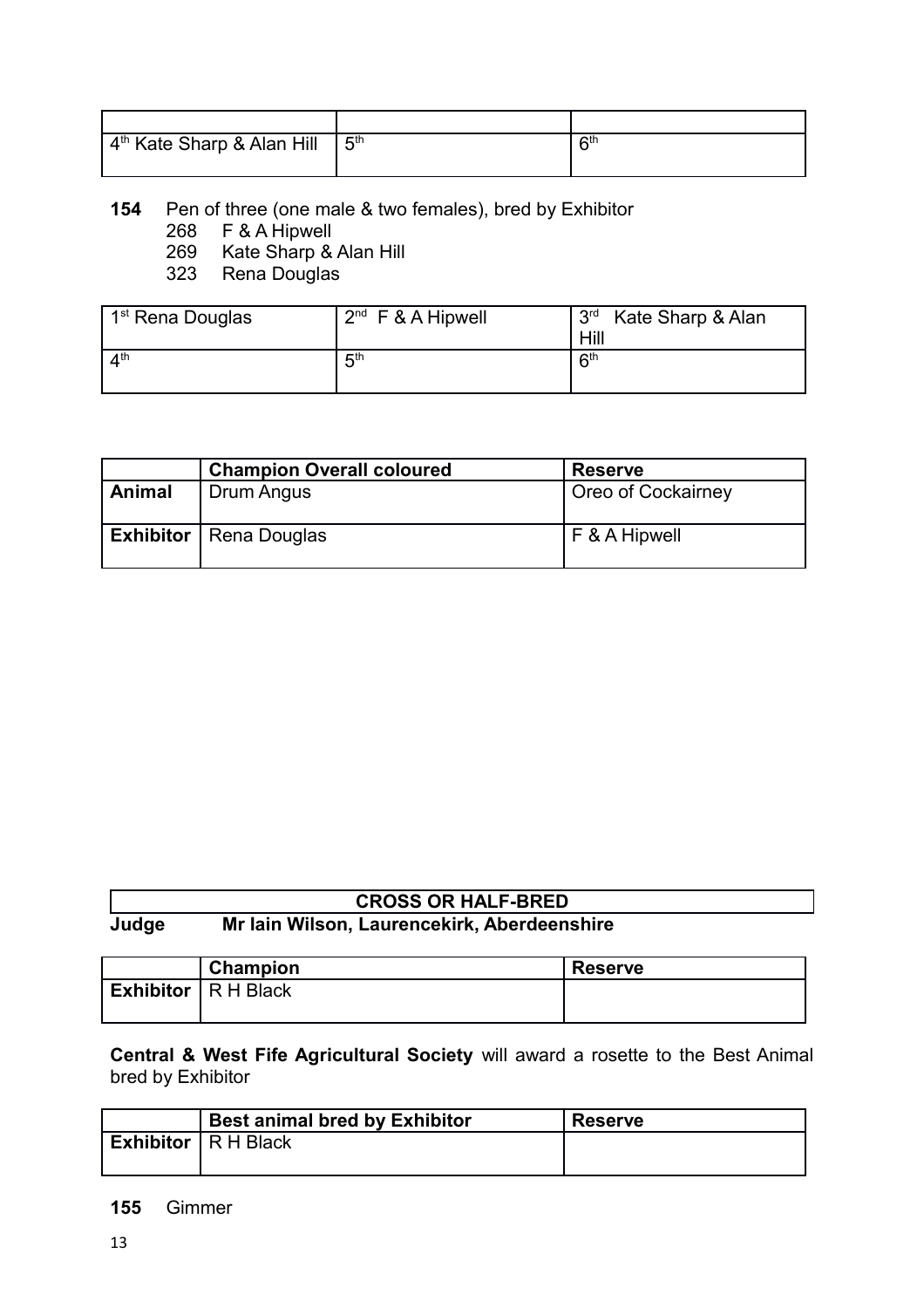- 270 Andrew Robertson
- 271 RH Black<br>272 R H Black
- R H Black
- 273 R H Black
- 326 Neil Messenger
- 327 Neil Messenger
- 327a James Orr

| $1st$ R H Black | $2nd$ James Orr | 3 <sup>rd</sup> Neil Messenger |
|-----------------|-----------------|--------------------------------|
| $\Lambda$ th    | 5 <sup>th</sup> | <b>Rth</b>                     |

- **156** Ewe (must have nursed a lamb this year)
	- 274 Kim Stretch
	- 324 Neil Messenger
	- 325 Neil Messenger
	- 274a Kim Stretch

| 1 <sup>st</sup> Kim Stretch | 2 <sup>nd</sup> Neil Messenger | l 3 <sup>rd</sup> Kim Stretch |
|-----------------------------|--------------------------------|-------------------------------|
|-----------------------------|--------------------------------|-------------------------------|

- **157** Ewe Lamb
	- 275 Kim Stretch
	- 276 Andrew Robertson
	- 277 Andrew Robertson
	- 328 Neil Messenger
	- 275a Kim Stretch

| 1 <sup>st</sup> Kim Stretch | <sup>2<sup>nd</sup> Kim Stretch</sup> | 3 <sup>rd</sup> Andrew Robertson |
|-----------------------------|---------------------------------------|----------------------------------|
|                             |                                       |                                  |

#### **ANY OTHER PURE-BRED NATIVE Judge Mr Alan MacArthur, Balfron Station, Glasgow**

|                              | Champion | <b>Reserve</b>      |
|------------------------------|----------|---------------------|
| <b>Animal</b>                | Ewe      | Ram lamb            |
| <b>Exhibitor</b>   Euan Mill |          | <b>Fiona Harley</b> |

**Central & West Fife Agricultural Society** will award a rosette to the Best Animal bred by Exhibitor

|        | <b>Best animal bred by Exhibitor</b> | <b>Reserve</b> |
|--------|--------------------------------------|----------------|
| Animal | <b>Lwe</b>                           | Gimmer         |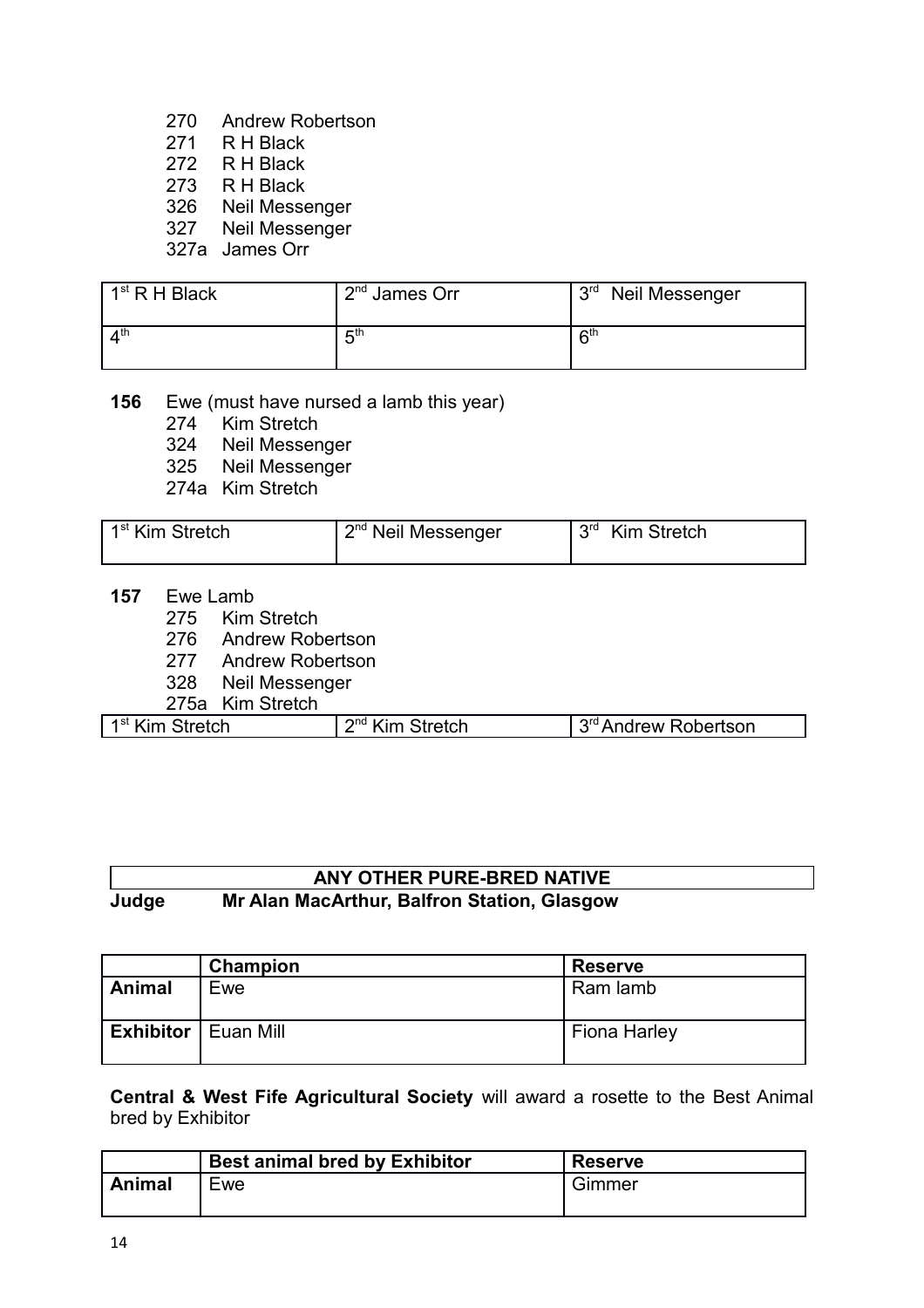| <b>Exhibitor</b> | l Euan Mill | Mill<br><b>HUAD</b> |
|------------------|-------------|---------------------|
|                  |             |                     |

Ram any age

Euan Mill

Fiona Harley

| 1 <sup>st</sup> Fiona Harley | 2 <sup>nd</sup> Kirsty McLaren | <b>Qrd</b> |
|------------------------------|--------------------------------|------------|
|                              |                                |            |

Ram lamb

Euan Mill

Fiona Harley

| 1 <sup>st</sup> Fiona Harley | $2nd$ Fuan<br>Mill | Ora |
|------------------------------|--------------------|-----|
|                              |                    |     |

#### Ewe (must be nursing or have nursed a lamb this year)

- Euan Mill
	- Robert Dewey
	- 284 Holly Brown Brenda
	- Fiona Harley

|  | Brenga |  |
|--|--------|--|
|  |        |  |

| 1 <sup>st</sup> Euan Mill | 2 <sup>nd</sup> Robert Dewey | <b>Qrd</b><br><b>Fiona Harley</b> |
|---------------------------|------------------------------|-----------------------------------|
|---------------------------|------------------------------|-----------------------------------|

#### Gimmer

- Euan Mill
- Blair Mill
- Robert Dewey
- 289 Holly Brown Flower
- Fiona Harley

- 1<sup>st</sup> Euan Mill  $\vert$  2 2<sup>nd</sup> Fiona Harley 3<sup>rd</sup> Blair Mill
- Ewe Lamb
	- Katie Adam
	- Erin Adam
	- Ryan Adam
	- Euan Mill
	- Blair Mill
	- Fiona Harley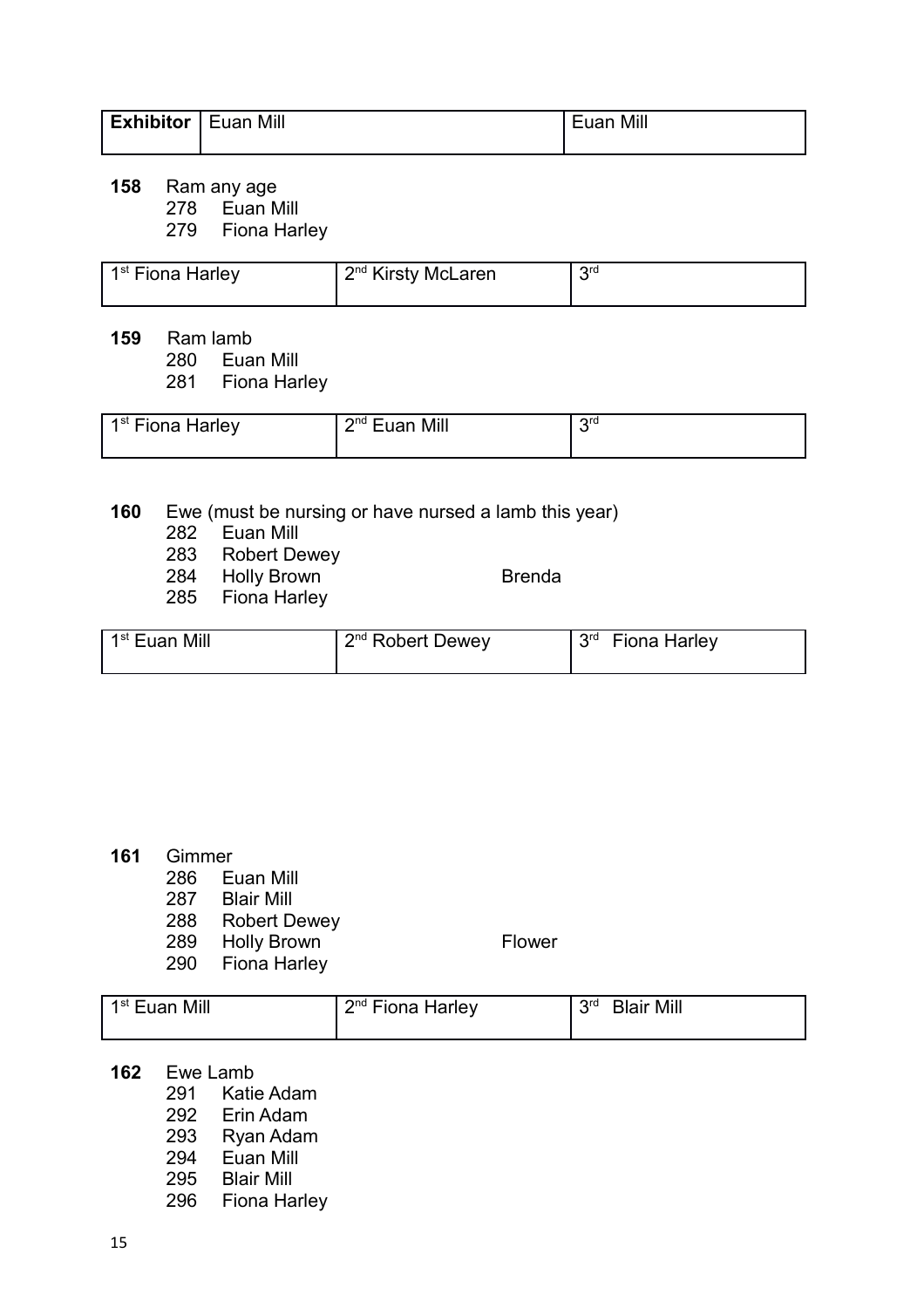| 1 <sup>st</sup> Euan Mill | $2nd$ Fiona Harley | $\perp$ 3 <sup>rd</sup> Katie Adam |
|---------------------------|--------------------|------------------------------------|
|                           |                    |                                    |

# **163** Pen of Three (one male and two females), bred by Exhibitor

297 Euan Mill Fiona Harley

| Mill<br>1 <sup>st</sup> Fuan | 2nq<br>--<br>Harley<br><b>Fiona</b> | ord |
|------------------------------|-------------------------------------|-----|
|                              |                                     |     |

#### **ANY OTHER PURE-BRED CONTINENTAL Judge Mr Alan MacArthur, Balfron Station, Glasgow**

|        | Champion                           | <b>Reserve</b> |
|--------|------------------------------------|----------------|
| Animal | Gimmer                             | Ewe            |
|        | <b>Exhibitor</b>   McLaren & Baird | R H Black      |

**Central & West Fife Agricultural Society** will award a rosette to the Best Animal bred by Exhibitor

|        | <b>Best animal bred by Exhibitor</b> | <b>Reserve</b> |
|--------|--------------------------------------|----------------|
| Animal | Gimmer                               | Ewe            |
|        | <b>Exhibitor</b>   McLaren & Baird   | R H Black      |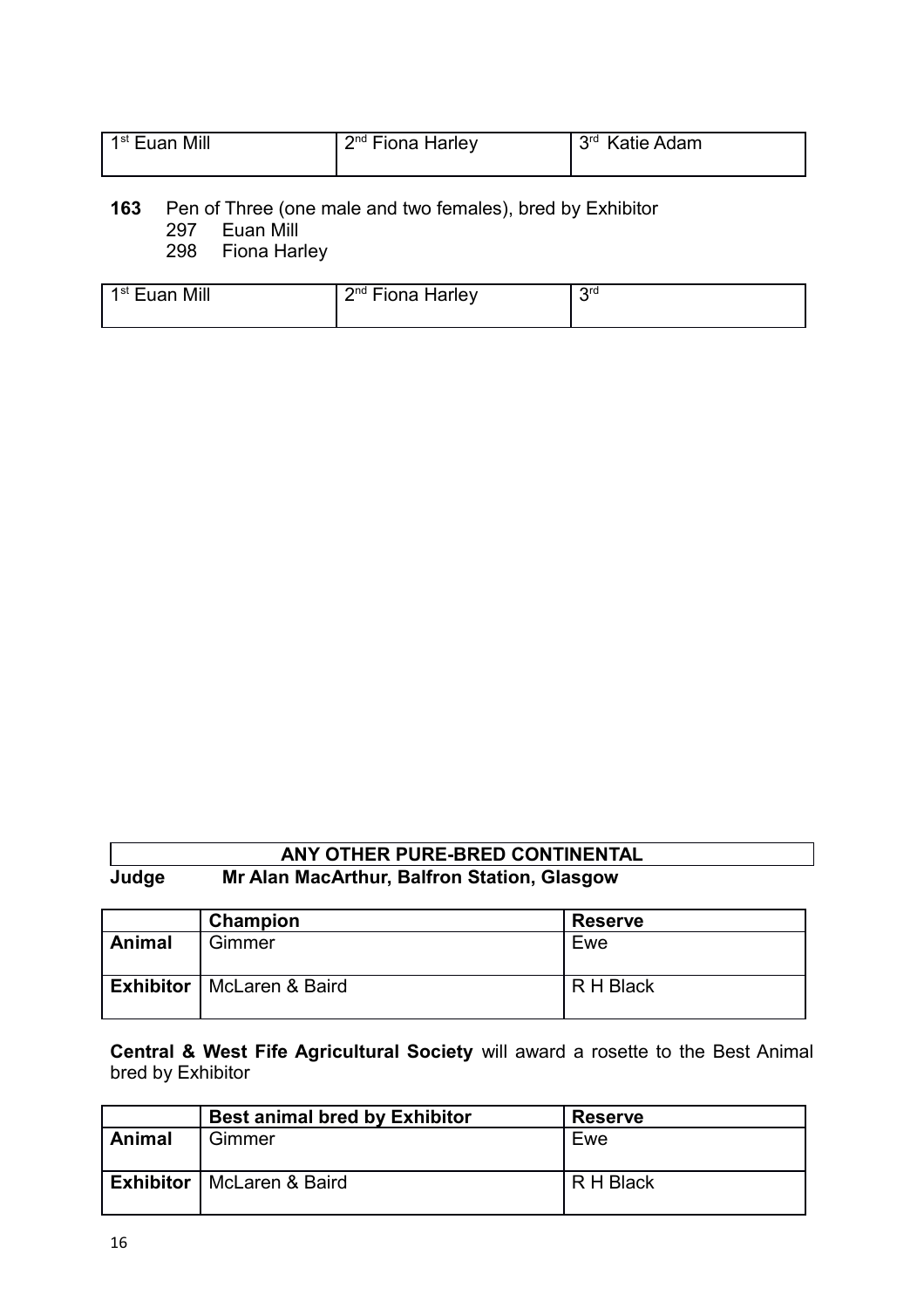#### **164** Ram any age

| 1 <sup>st</sup> Katrina & Robbie | วnd<br>- | Org |
|----------------------------------|----------|-----|
| iavlor                           |          |     |

**165** Ram lamb 299 McLaren & Baird

| 1 <sup>st</sup> McLaren & Baird | $\mathsf{C}$ nd<br>- | $\Omega$ rd |
|---------------------------------|----------------------|-------------|
|---------------------------------|----------------------|-------------|

#### **166** Ewe (must be nursing or have nursed a lamb this year) 300 R H Black

| 1st R<br>ack | $\Omega$ nd<br>-<br>_ | $\mathsf{C}$ rd<br>ີ |
|--------------|-----------------------|----------------------|
|              |                       |                      |

**167** Gimmer 301 R H Black

302 McLaren & Baird

| 1st<br><sup>⊦</sup> McLaren & Baird | $\mathsf{C}$ nd<br>Katrina & Robbie | ord |
|-------------------------------------|-------------------------------------|-----|
|                                     | Tavlor                              |     |

#### **168** Ewe Lamb

| 1 <sup>st</sup> Katrina & Robbie | 2 <sup>nd</sup> Katrina & Robbie | <b>2rd</b> |
|----------------------------------|----------------------------------|------------|
| Tavlor                           | iavlor                           |            |

#### **169** Pen of Three (one male and two females), bred by Exhibitor

| obbie<br>1st<br>≦atrina &<br>_<br>K | $2n$ d<br>_ | ord<br>∼ |
|-------------------------------------|-------------|----------|
| .vlor<br>.a.                        |             |          |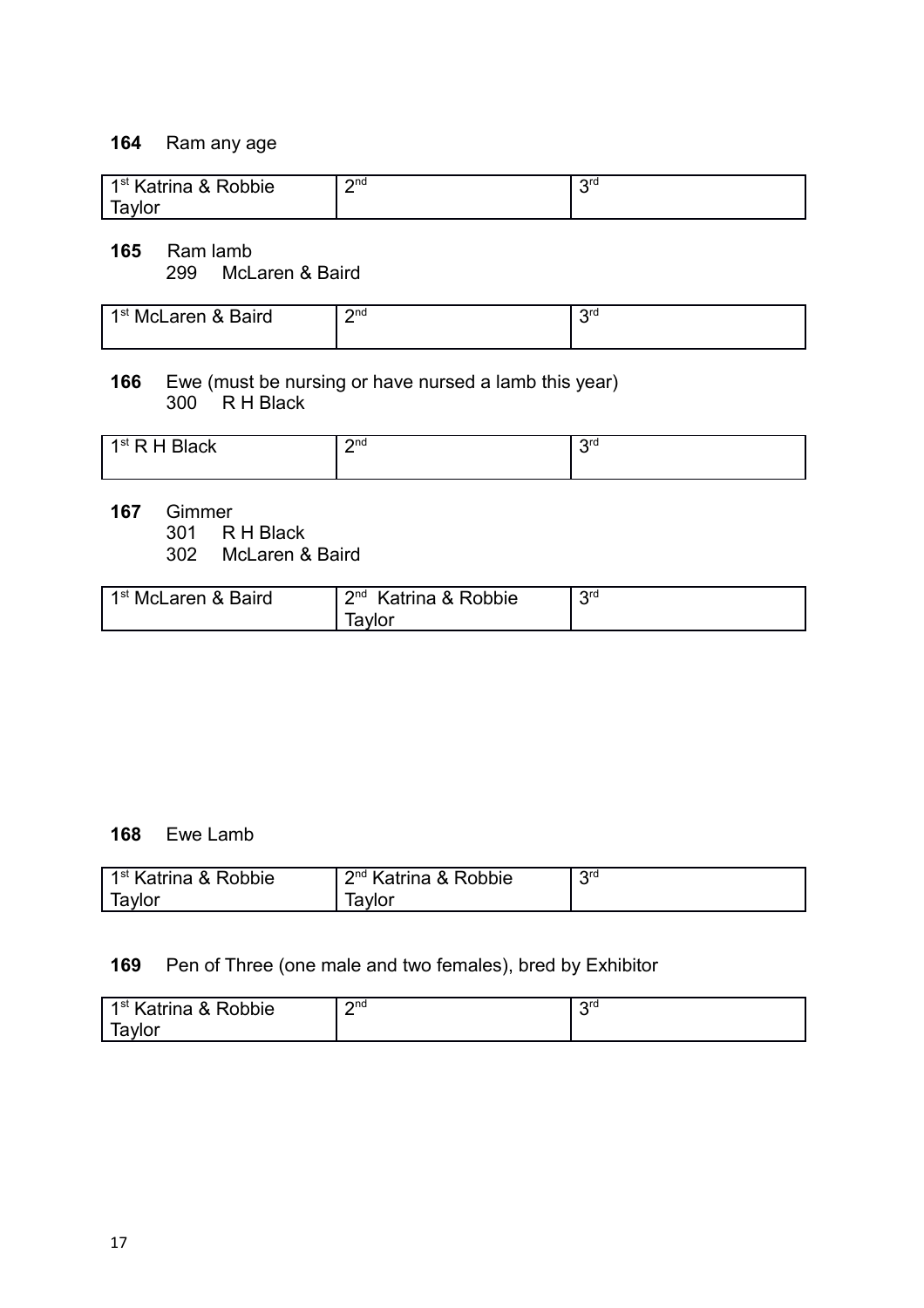# **BUTCHERS LAMBS**

**Judge Mr Ross Fotheringham, United Auctions, Stirling**

|               | Champion                       | <b>Reserve</b>    |
|---------------|--------------------------------|-------------------|
| <b>Animal</b> | Single Prime Lamb              | Single Prime Lamb |
|               | <b>Exhibitor</b>   Kim Stretch | Laura Hughes      |

**Central & West Fife Agricultural Society** will award a rosette to the Best Animal bred by Exhibitor

|        | <b>Best animal bred by Exhibitor</b> | <b>Reserve</b>    |
|--------|--------------------------------------|-------------------|
| Animal | Single Prime Lamb                    | Single Prime Lamb |
|        | <b>Exhibitor</b>   Kim Stretch       | Laura Hughes      |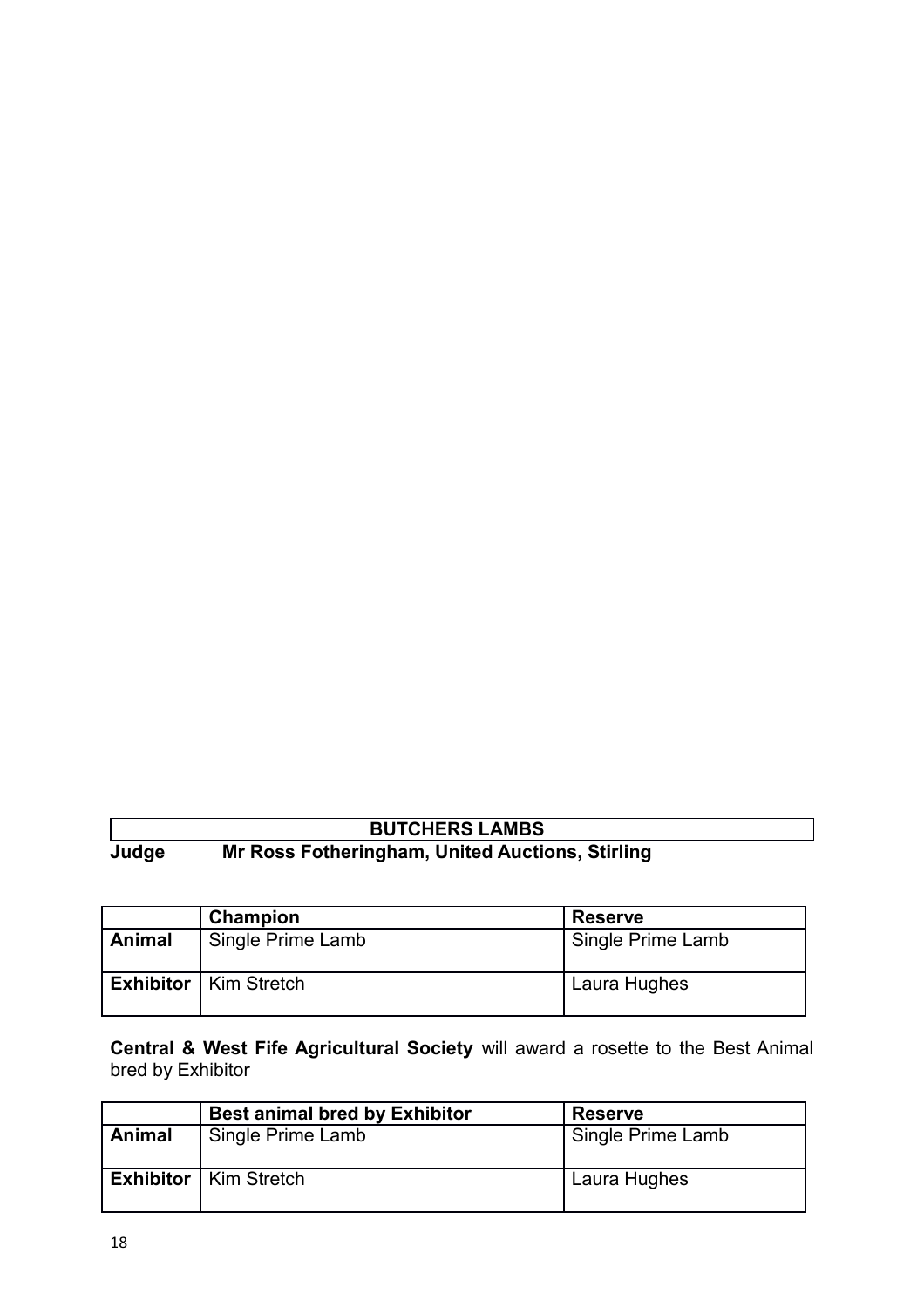**Please note:** Entries in other sections **not** eligible

- **170** Three prime lambs by a native sire No entries
- **171** Three prime lambs by a continental sire 303 Andrew Robertson

| 1 <sup>st</sup> Laura Hughes | 2 <sup>nd</sup> Andrew Robertson | <b>Qrd</b> |
|------------------------------|----------------------------------|------------|
|                              |                                  |            |

#### **172** One prime lamb (excluding lambs already shown in any other classes) 304 Andrew Robertson

- 311 Kim Stretch
- 329 Neil Messenger

| 1 <sup>st</sup> Kim Stretch | 2 <sup>nd</sup> Laura Hughes | 13 <sup>rd</sup> Andrew Robertson |
|-----------------------------|------------------------------|-----------------------------------|
|                             |                              |                                   |

#### **The undernoted class is confined to exhibitors within the Central and West Fife area.**

**173** Three prime lambs

| 1 <sup>st</sup> Laura Hughes | つnd | orc |
|------------------------------|-----|-----|
|                              |     |     |

# **SHEEP YOUNG HANDLERS Judge Mr Ross Fotheringham, United Auctions, Stirling**

#### **National Sheep Association** will present a rosette to the winner of this class

| . 1 <sup>st</sup> Ewan Robertson | $2nd$ Blair Mill          | . 3 <sup>rd</sup> Conor Graham |
|----------------------------------|---------------------------|--------------------------------|
| . 4 <sup>th</sup> Ewan Baird     | 5 <sup>th</sup> Ryan Adam | ∟6 <sup>th</sup> Erin adam     |

- **174** The sheep handler must not have attained their 16<sup>th</sup> birthday on the day of the Show. They will be judged on their showing ability of a lamb of any breed.
	- 305 Euan Mill
	- 306 Blair Mill
	- 307 Conor Graham
	- 308 Ewan Baird